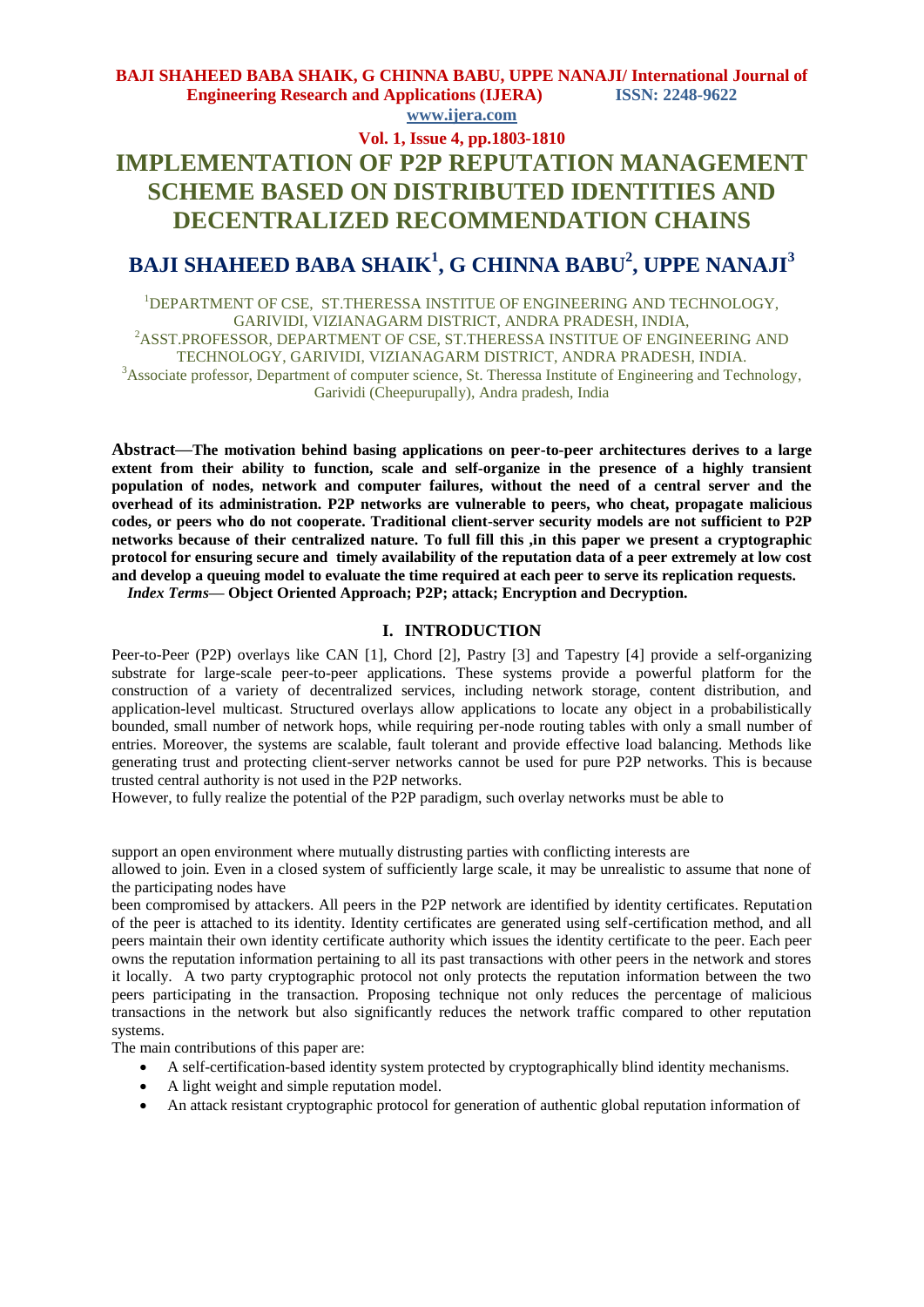**AJI SHAHEED BABA SHAIK, G CHINNA BABU, UPPE NANAJI/ International Journal of Engineering Research and Applications (IJERA) ISSN: 2248-9622** 

**www.ijera.com**

# **Vol. 1, Issue 4, pp.1803-1810**

### **II. LITERATURE SURVEY**

This section briefly reviews some of the existing P2P reputation systems, focusing particularly on the storage and integrity issues. We start by giving an overview of the reputation systems.

Kevin A. Burton designed the open privacy distributed reputation system [5] on p2p, which is derived from the distributed trust model. It proposed the concept of reputation network, which is composed by identities and certificates. Therefore, the trustworthiness of the identities can be estimated from a visible sub-graph of the reputation network.

P2PREP et.al. [6] is a reputation sharing protocol proposed for Gnutella, where each peer keeps track and shares with others the reputation of their peers. Reputation sharing is based on a distributed polling protocol. Service requesters can access the reliability by polling peers.

Karl Aberer et.al. [7] proposed a trust managing system on the P2P system. It integrates the trust management and data management schemes to build a full-fledged P2P architecture for information systems. The reputations in this system are expressed as complaints; the more complaints a peer gets, the less trustworthy it could be. After each transaction, and only if there is dissatisfaction, a peer will file a complaint about the unhappy experience. To evaluate the reputation of a peer involves searching for complaints about the peer.

Kamvar et.al [8] proposed a reputation management system, for P2P file sharing systems such as Gnutella to combat the spread of inauthentic file. In their system, each peer is given a global reputation that reflects the experiences of other peers with it.

Sit and Morris [9] present a framework for performing security analyses of p2p networks. Their adversarial model allows for nodes to generate packets with arbitrary contents, but assumes that nodes cannot intercept arbitrary traffic. They then present a taxonomy of possible attacks. At the routing layer, they identify node lookup, routing table maintenance, and network partitioning / virtualization as security risks. They also discuss issues in higher-level protocols, such as file storage, where nodes may not necessarily maintain the necessary invariants, such as storage replication. Finally, they discuss various classes of denial-of-service attacks, including rapidly joining and leaving the network, or arranging for other nodes to send bulk volumes of data to overload a victim's network connection (i.e., distributed denial of service attacks).

Dingledine *et al.* [10] and Douceur [11] discuss address spoofing attacks. With a large number of potentially malicious nodes in the system and without a trusted central authority to certify node identities, it becomes very difficult to know whether you can trust the claimed identity of somebody to whom you have never before communicated.

Bellovin [12] identifies a number of issues with Napster and Gnutella. He discusses how difficult it might be to limit Napster and Gnutella use via firewalls, and how they can leak information that users might consider private, such as the search queries they issue to the network. Bellovin also expresses concern over Gnutella's "push" feature, intended to work around firewalls, which might be useful for distributed denial of service attacks. He considers Napster's centralized architecture to be more secure against such attacks, although it requires all users to trust the central server. It is worthwhile mentioning a very elegant alternative solution for secure routing table maintenance and forwarding that we rejected. This solution replaces each node by a group of diverse replicas as suggested by Lynch *et al.* [13]. The replicas are coordinated using a state machine replication algorithm like BFT [14] that can tolerate Byzantine faults. BFT can replicate arbitrary state machines and, therefore, it can replicate Pastry's routing table maintenance and forwarding protocols.

In this paper, we investigate Reputation Systems for P2P networks—a more ambitious approach to protect the P2P network without using any central component, and thereby harnessing the full benefits of the P2P network.

## **III. SYSTEM ARCHITECTURE**

In this section we discuss about system architecture. Figure 1 gives a sketch of the system architecture of peer trust. There is no central database. Trust data that are needed to compute the trust measure for peers are stored across the network in a distributed manner. The callout shows that each peer has a trust manager that is responsible for feedback submission and trust evaluation, a small database that stores a portion of the global trust data, and a data locator for placement and location of trust data over the network. Figure 2 shows a simple example of a peer trust network of 6 peers constructed. For such a data location scheme, there is a trust issue associated with it, namely, peers may misbehave by providing false data or random data when responding to a search request.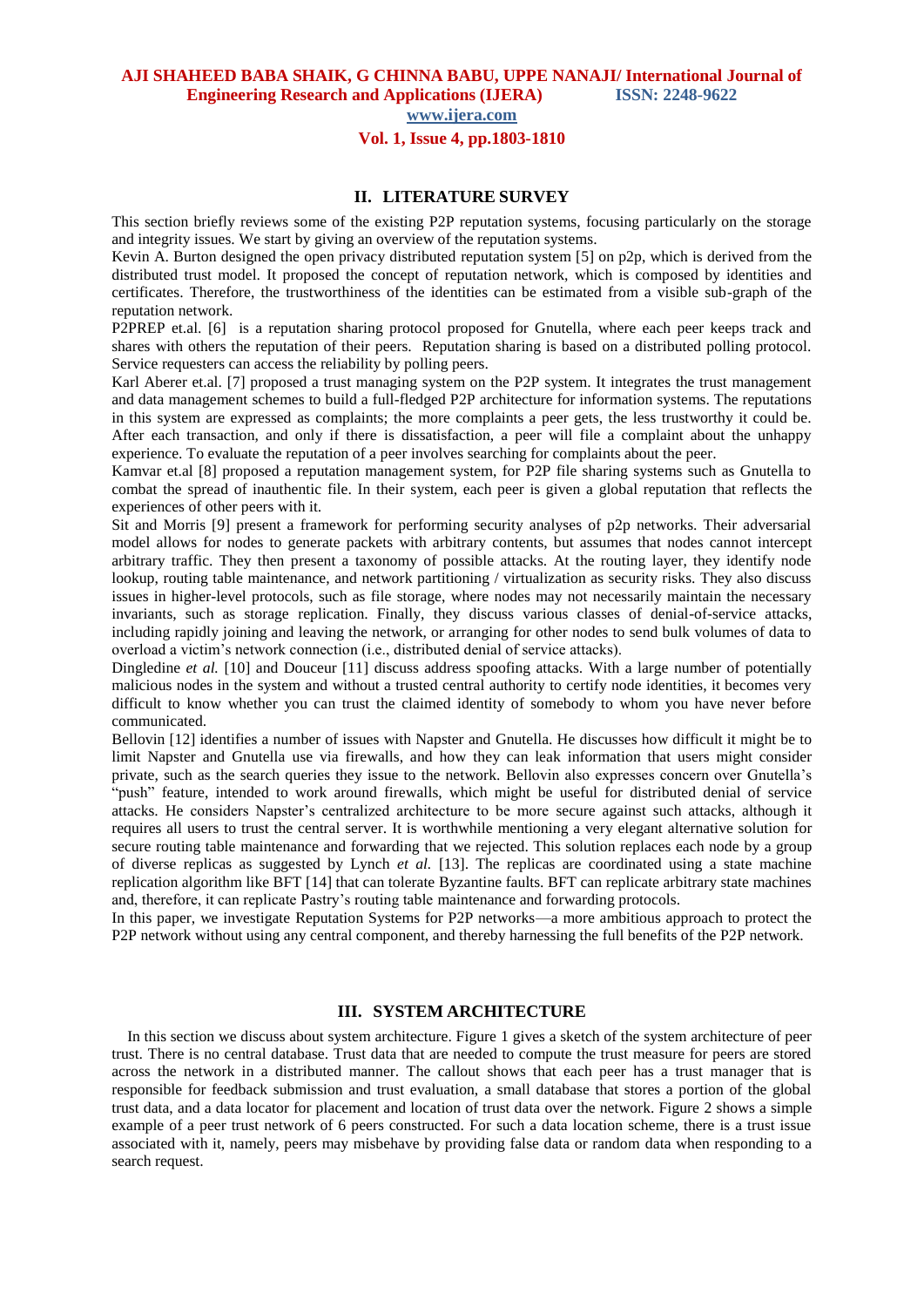**www.ijera.com**

**Vol. 1, Issue 4, pp.1803-1810**



Figure 2 Data location

#### **A. Existing System:**

The peers in the P2P network have to be discouraged from leeching on the network. It has been shown in Tragedy of Commons that a system where peers work only for selfish interests while breaking the rules decays to death. Policing these networks is extremely difficult due to the decentralized and ad hoc nature of these networks. Besides, P2P networks, like the Internet, are physically spread across geographic boundaries and hence are subject to variable laws.

The traditional mechanisms for generating trust and protecting client-server networks cannot be used for pure1 P2P networks. This is because the trusted central authority used in the traditional client-server networks is absent in P2P networks. Introduction of a central trusted authority like a Certificate Authority (CA) can reduce the difficulty of securing P2P networks. The major disadvantage of the centralized approach is, if the central authority turns malicious, the network will become vulnerable. In the absence of any central authority, repository, or global information, there is no silver bullet for securing P2P networks.

#### **B. Proposed System:**

In this paper, we investigate Reputation Systems for P2P networks—a more ambitious approach to protect the P2P network without using any central component, and thereby harnessing the full benefits of the P2P network. The reputations of the peers are used to determine whether a peer is a malicious peer or a good peer. Once detected, the malicious peers are ostracized from the network as the good peers do not perform any transactions with the malicious peers. Expulsion of malicious peers from the network significantly reduces the volume of malicious activities. All peers in the P2P network are identified by identity certificates (aka identity). The reputation of a given peer is attached to its identity. The identity certificates are generated using selfcertification, and all peers maintain their own (and hence trusted) certificate authority which issues the identity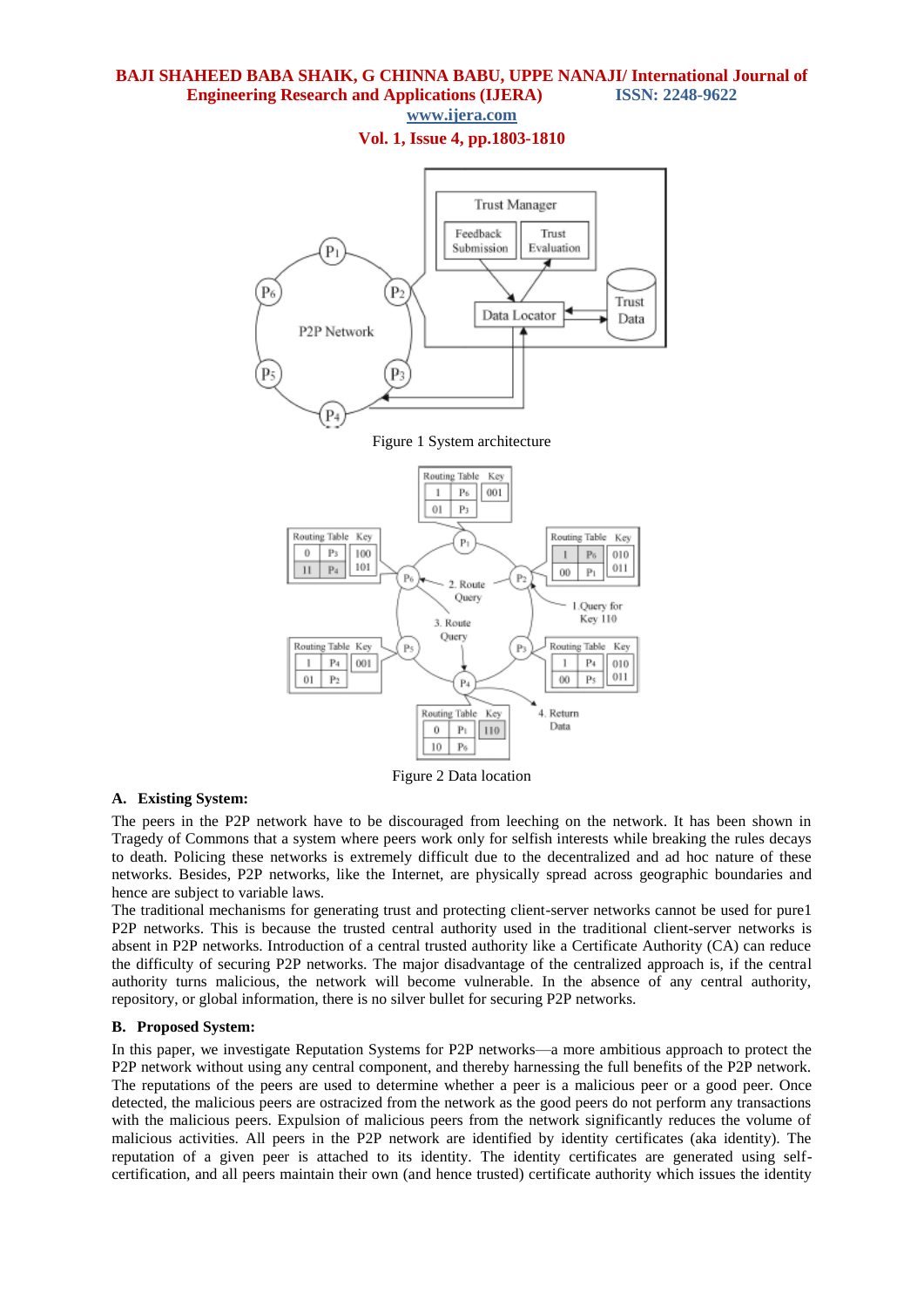# **AJI SHAHEED BABA SHAIK, G CHINNA BABU, UPPE NANAJI/ International Journal of Engineering Research and Applications (IJERA) ISSN: 2248-9622**

**www.ijera.com**

# **Vol. 1, Issue 4, pp.1803-1810**

certificate(s) to the peer. Each peer owns the reputation information pertaining to all its past transactions2 with other peers in the network, and stores it locally. A two-party cryptographic protocol not only protects the reputation information from its owner, but also facilitates secure exchange of reputation information between the two peers participating in a transaction.

## **IV. IMPLEMENTATION**

In this paper, we consider seven modules.

- Login Module
- Active Node in Dynamic root
- Group Controller
- Trusted Group Members
- Data Transfer
- Find Group Key
- Block Untrusted Users

#### **A. Login Module**

**Authentication checking:** In this module checks whether the user is authenticated or not if the user is authenticated then they have the permission to process further transactions otherwise they cannot access any transaction in this system.

**Registration process:** If the new user to this system first they must registered in the register module after they have continue to process in the system. During the registration the user must enter the valid information for create new user name and password if only valid user. Once user registered after they have authorized user of this system.

#### **B. Active Node in Dynamic route**

In our communication group have number of client nodes are interconnected in the server. Each group has the separate group key for communication in the group. When a new member joins or leaves the communication group, only it's reflecting for local subgroup. The each group has separate group key for communication in between who are in the communication group in that time.

#### **C. Group Controller**

**Backward Secrecy:** Backward Secrecy is used to prevent a new member from decoding messages exchanged before it joined the group. This property guarantees that a passive adversary who knows a subset of group keys cannot discover the previous group keys.

**Forward Secrecy:** Forward Secrecy is used to prevent a leaving user or expelled group member to continue accessing the group communication. This property guarantees that a passive adversary who

#### **D. Trust Group Members**

Our protocol directly addresses the problem of reducing the overload of the group controller. We divide the multicast communication group into regional subgroups. Each subgroup is independently managed by a subgroup controller (SGC) like a separate multicast group with its own subgroup key. Thus, when a member joins or leaves the communication group, it joins or leaves only its local subgroup. As a result, only the local subgroup communication key needs to be refreshed and the scalability problem is greatly mitigated.

#### **E. Data Transfer**

In cryptography encryption is the process of transforming information referred to as plaintext using an algorithm called cipher to make it unreadable to anyone except those possessing special knowledge, usually referred to as a key. The result of the process is encrypted information in cryptography, referred to as ciphertext. In many contexts, the word encryption also implicitly refers to the reverse process, called decryption. In our multicast communication group mainly concentrates on enabling the data transfer among the server and multiple clients in the network communications. The server sends encrypted data and clients receive the decrypted data.

**Encryption:** Encryption is the conversion of data into a form, called a cipher text that cannot be easily understood by unauthorized people. The translation of data into a secret code. Encryption is the most effective way to achieve data security. In our communication protocol each sub group maintain the separate group key for the communication among the network. Server send data transfer to multiple clients in encrypted data because in between the data transfer unauthorized people cannot see easily what the server sending data to clients. This process is shown in Figure 3 and source code is shown in table 1.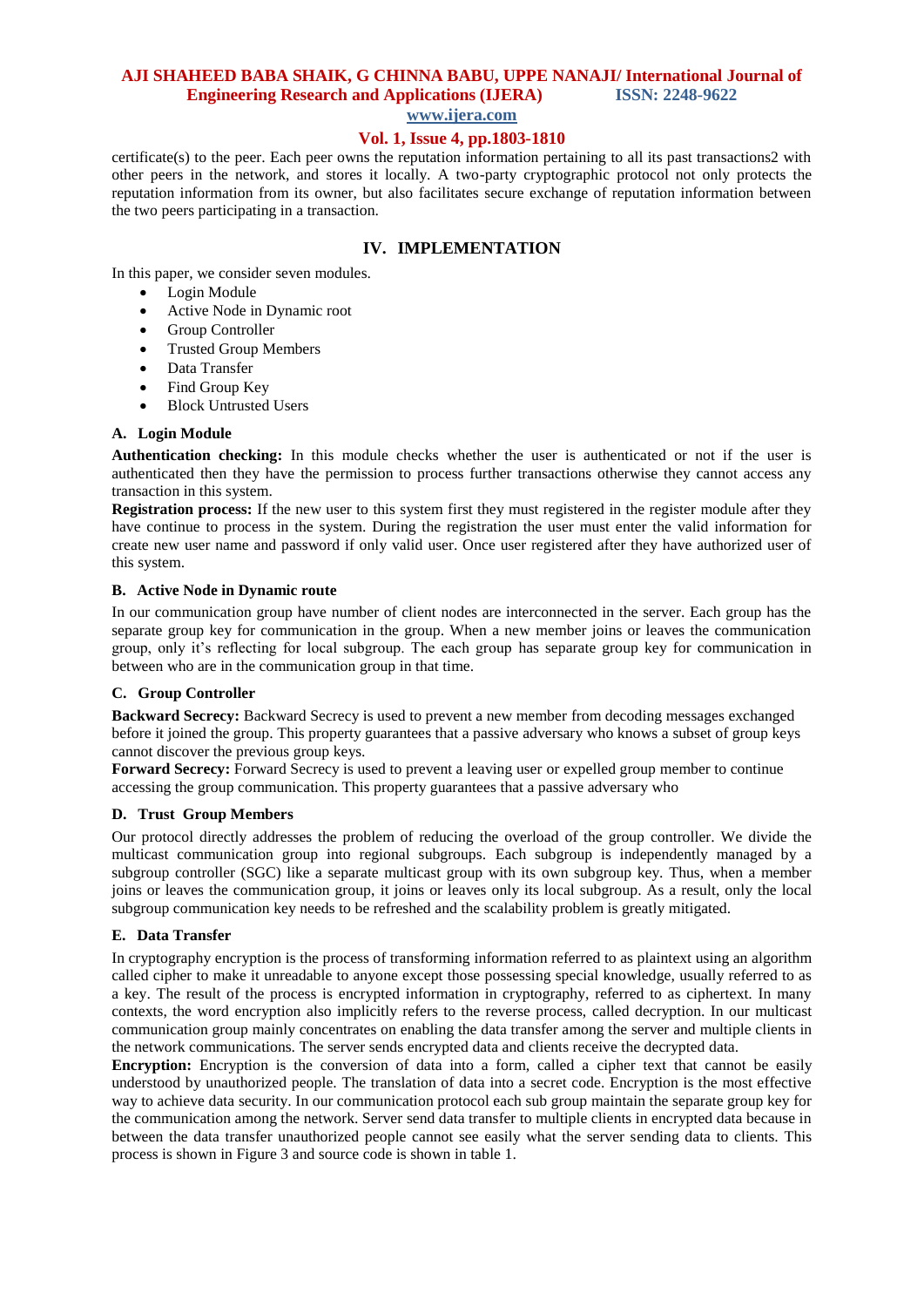# **BAJI SHAHEED BABA SHAIK, G CHINNA BABU, UPPE NANAJI/ International Journal of Engineering Research and Applications (IJERA) ISSN: 2248-9622**

**www.ijera.com**

## **Vol. 1, Issue 4, pp.1803-1810**

#### **Table 1 source code for File Encryption**

```
private void blowfishEncrypt(byte in[], int off, byte out[], int outOff){
int L = (in[off] & 0xff) << 24 | (in[off + 1] & 0xff) << 16 | (in[off + 2] & 0xff) << 8 |
in[off + 3] & 0xff;
int R = (in[off + 4] & 0xff) << 24 | (in[off + 5] & 0xff) << 16 |
(in[off + 6] & 0xff) \ll 8 | in[off + 7] & 0xff;L \cong P[0];
     for(int i = 0; i < rounds;)
      {
        int a = L >> 24 & 0 \text{ xff};
        int b = 0x100 | L >>> 16 & 0xff;
        int c = 0x200 | L >>> 8 & 0xff;
        int d = 0x300 | L & 0xff;
        R^{\wedge} = (sKey[a] + sKey[b] ^{\wedge} sKey[c]) + sKey[d] ^{\wedge} P[++i];
        a = R \gg > 24 \& 0 \text{xff};b = 0x100 | R >>> 16 & 0xff;
        c = 0x200 | R >>> 8 & 0xff;
        d = 0x300 | R & 0xff;
        L^{\wedge} = (sKey[a] + sKey[b] \wedge sKey[c]) + sKey[d] \wedge P[++i]; }
R^{\wedge} = P[rounds + 1];
out[outOff] = (byte)(R \gg > 24 \& 0 \text{xf});
out[outOff + 1] = (byte)(R \gg > 16 \& 0 \text{xff});
out[outOff + 2] = (byte)(R >>> 8 & 0xff);
out[outOff + 3] = (byte)(R \& 0xff);
out[outOff + 4] = (byte)(L \gg > 24 & 0xff);
out[outOff + 5] = (byte)(L >>> 16 & 0xff);
out[outOff + 6] = (byte)(L \gg > 8 & 0xff);
out[outOff + 7] = (byte)(L & 0xff);
}
```

| Secure Multicasting                             |                       |             |
|-------------------------------------------------|-----------------------|-------------|
|                                                 | <b>SGC Members</b>    |             |
|                                                 | 192.168.1.199         |             |
|                                                 | 192.168.1.100<br>a si |             |
|                                                 |                       |             |
|                                                 |                       |             |
|                                                 |                       |             |
|                                                 |                       |             |
|                                                 |                       |             |
|                                                 |                       |             |
|                                                 |                       |             |
| ents and Settings\admin\Desktop\DaoFactory.java |                       | Select File |
|                                                 |                       |             |
|                                                 | Send                  |             |
|                                                 |                       |             |
|                                                 |                       |             |

Figure 3 encryption file and send

**Decryption:** Decryption is the process of converting encrypted data back into its original form. The process of decoding data that has been encrypted into a secret format. Decryption requires a secret key or password. Server send data transfer to multiple clients in encrypted data because in between the data transfer unauthorized people cannot see easily what the server sending data to clients. After receiving encrypted data back into original form in client side. Converting encryption and decryption only for security purpose. This process is shown in Figure 4 and source code is shown in table 2.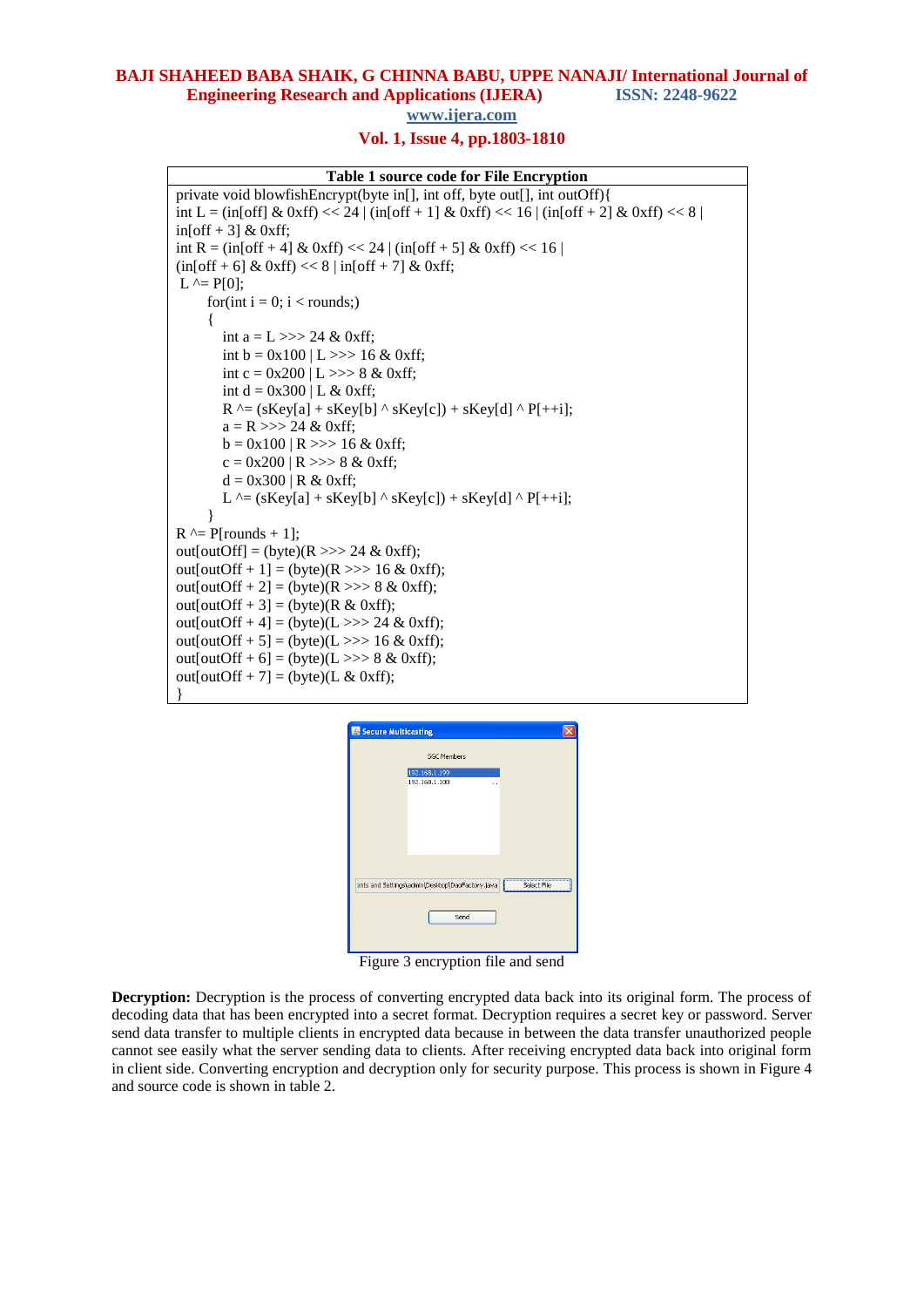**AJI SHAHEED BABA SHAIK, G CHINNA BABU, UPPE NANAJI/ International Journal of Engineering Research and Applications (IJERA) ISSN: 2248-9622 www.ijera.com**

**Vol. 1, Issue 4, pp.1803-1810**



Figure 4 file decryption and receive

```
Table 2 source code for File decryption
private void blowfishDecrypt(byte in[], int off, byte out[], int outOff){
int L = (in[off] & 0xff) << 24 | (in[off + 1] & 0xff) << 16 | (in[off + 2] & 0xff) << 8 |
in[off + 3] & 0xff;
int R = (in[off + 4] & 0xff) << 24 | (in[off + 5] & 0xff) << 16 | (in[off + 6] & 0xff) << 8 |
in[off + 7] & 0xff;
L \wedge= P[rounds + 1];
     for(int i = rounds; i > 0;)
\left\{\begin{array}{ccc} \end{array}\right\}int a = 1, >> 24 & 0xff:
        int b = 0x100 | L >>> 16 & 0xff;
        int c = 0x200 | L >>> 8 & 0xff;
        int d = 0x300 | L & 0xff;
        R^{\wedge} = (sKey[a] + sKey[b] ^{\wedge} sKey[c]) + sKey[d] ^{\wedge} P[i--];
        a = R \gg > 24 \& 0 \text{xff};b = 0x100 | R >>> 16 & 0xff;
        c = 0x200 | R >>> 8 & 0xff;
        d = 0x300 | R & 0xff:
        L \cong (sKey[a] + sKey[b] \wedge sKey[c]) + sKey[d] \wedge P[i-]; }
R \cong P[0];
out[outOff] = (byte)(R \gg > 24 \& 0 \text{xff});
out[outOff + 1] = (byte)(R >>> 16 & 0xff);
out[outOff + 2] = (byte)(R >>> 8 & 0xff);
out[outOff + 3] = (byte)(R \& 0xff);
out[outOff + 4] = (byte)(L >>> 24 & 0xff);
out[outOff + 5] = (byte)(L >>> 16 & 0xff);
out[outOff + 6] = (byte)(L >>> 8 & 0xff);
out[outOff + 7] = (byte)(L & 0xff);
}
```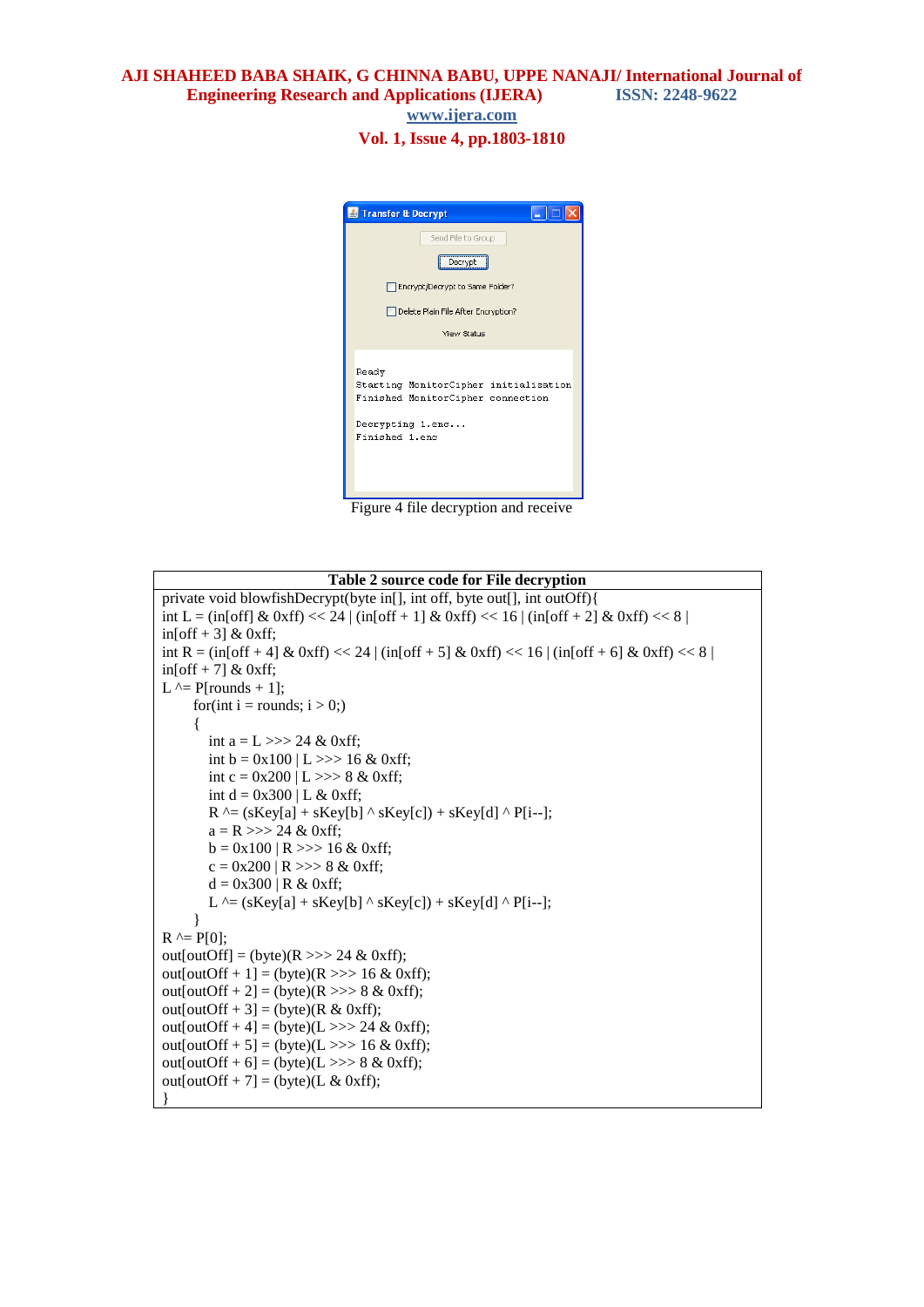## **BAJI SHAHEED BABA SHAIK, G CHINNA BABU, UPPE NANAJI/ International Journal of Engineering Research and Applications (IJERA) ISSN: 2248-9622 www.ijera.com**

# **Vol. 1, Issue 4, pp.1803-1810**

#### *F. Find Group Key*

We divide the multicast communication group into regional subgroups. Each subgroup is independently managed by a subgroup controller like a separate multicast group with its own subgroup key. when a new member joins in the communication group then we create a new group key for only for its local group as wells as existing member leaves from the communication group after that they don't want to access the local subgroup so only the local subgroup communication key needs to be refreshed. Source code for this is shown in Table 3.

| Table 3 source code for Generate Group key                  |  |  |
|-------------------------------------------------------------|--|--|
| private synchronized void makeKey(BlowKey key){             |  |  |
| byte $kk[] = key.getEncode();$                              |  |  |
| $if(kk == null)$                                            |  |  |
| throw new KeyException("Null Blowfish key");                |  |  |
| int $len = kk.length;$                                      |  |  |
| if(len $==$ 0)                                              |  |  |
| throw new KeyException("Invalid Blowfish user key length"); |  |  |
| if(len $>$ 56)                                              |  |  |
| $len = 56;$                                                 |  |  |
| System.arraycopy(S0, 0, sKey, 0, 256);                      |  |  |
| System.arraycopy(S1, 0, sKey, 256, 256);                    |  |  |
| System.arraycopy(S2, 0, sKey, 512, 256);                    |  |  |
| System.arraycopy(S3, 0, sKey, 768, 256);                    |  |  |
| int $i = 0$ ;                                               |  |  |
| int $j = 0$ ;                                               |  |  |
| for(; $i <$ rounds + 2; $i$ ++)                             |  |  |
| ł                                                           |  |  |
| int $ri = 0$ ;                                              |  |  |
| for(int k = 0; k < 4; k++)                                  |  |  |
|                                                             |  |  |
| $ri = ri \ll 8  kk[i++] \& 0xff;$                           |  |  |
| $i\% = len;$                                                |  |  |
|                                                             |  |  |
| $P[i] = P[i[i]$ n;                                          |  |  |
|                                                             |  |  |

#### *G. Block Untrusted Users*

Trusted users are formed a group. If a new member request to join in group, the IP Address will be validated. IP address will be validate with the help of subnet masking, such as the Class A, Class B, Class C Part of the IP address. If the IP is not matched with the trusted group then it will not be allowed to enter into the trusted group.

#### **V. CONCLUSION AND FUTURE WORK**

Peer-to-Peer networks have previously assumed a fail-stop model for nodes; any node accessible in the network was assumed to correctly follow the protocol. However, if nodes are malicious and conspire with each other, it is possible for a small number of nodes to compromise the overlay and the applications built upon it. This paper has presented the design and analysis of techniques for secure node joining, routing table maintenance, and message forwarding in structured P2P networks. These techniques provide secure routing, which can be combined with existing techniques to construct applications that are robust in the presence of malicious participants.

#### **Future work**

Scalability is important for any system; various combinations of this procedure may be used for achieving better result. The accuracy of the detecting may be improved by preprocess the data before analysis. So in this way there is scope to the future enhancements.